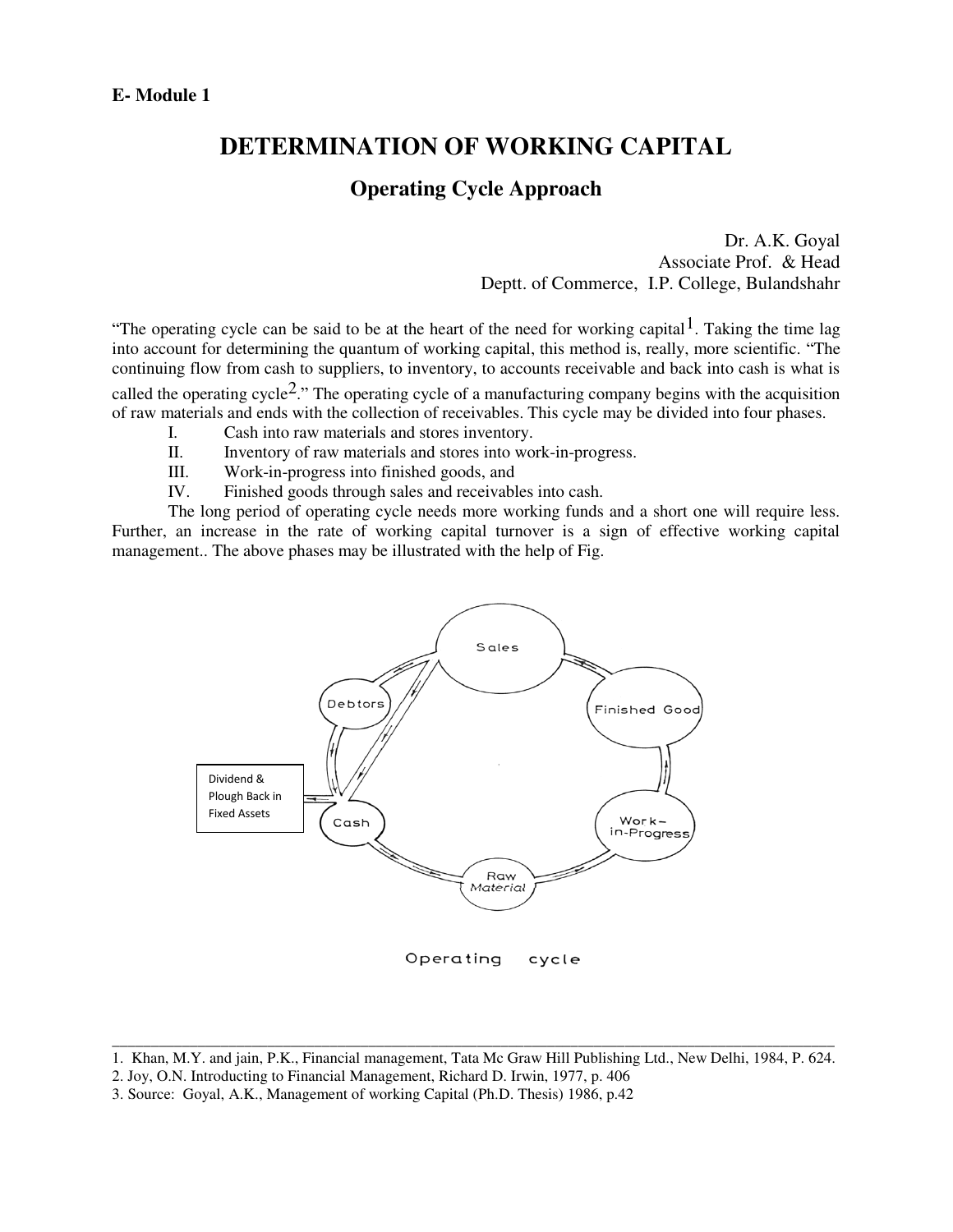# **DETERMINATION OF WORKING CAPITAL**

### **Balance Sheet Approach**

Dr. A.K. Goyal Associate Prof. & Head Deptt. of Commerce, I.P. College, Bulandshahr

It is fairly easy and simple for determining the working capital. The investment in inventories, receivables and cash for daily transactions is the gross working capital needed, while the net working capital needed by a firm is the 'current assets minus current liabilities'.



# Determination of Net Working Capital

Source: Goyal, A.K., Management of working Capital (Ph.D. Thesis) 1986, p.40

\_\_\_\_\_\_\_\_\_\_\_\_\_\_\_\_\_\_\_\_\_\_\_\_\_\_\_\_\_\_\_\_\_\_\_\_\_\_\_\_\_\_\_\_\_\_\_\_\_\_\_\_\_\_\_\_\_\_\_\_\_\_\_\_\_\_\_\_\_\_\_\_\_\_\_\_\_\_\_\_\_\_\_\_\_\_\_\_\_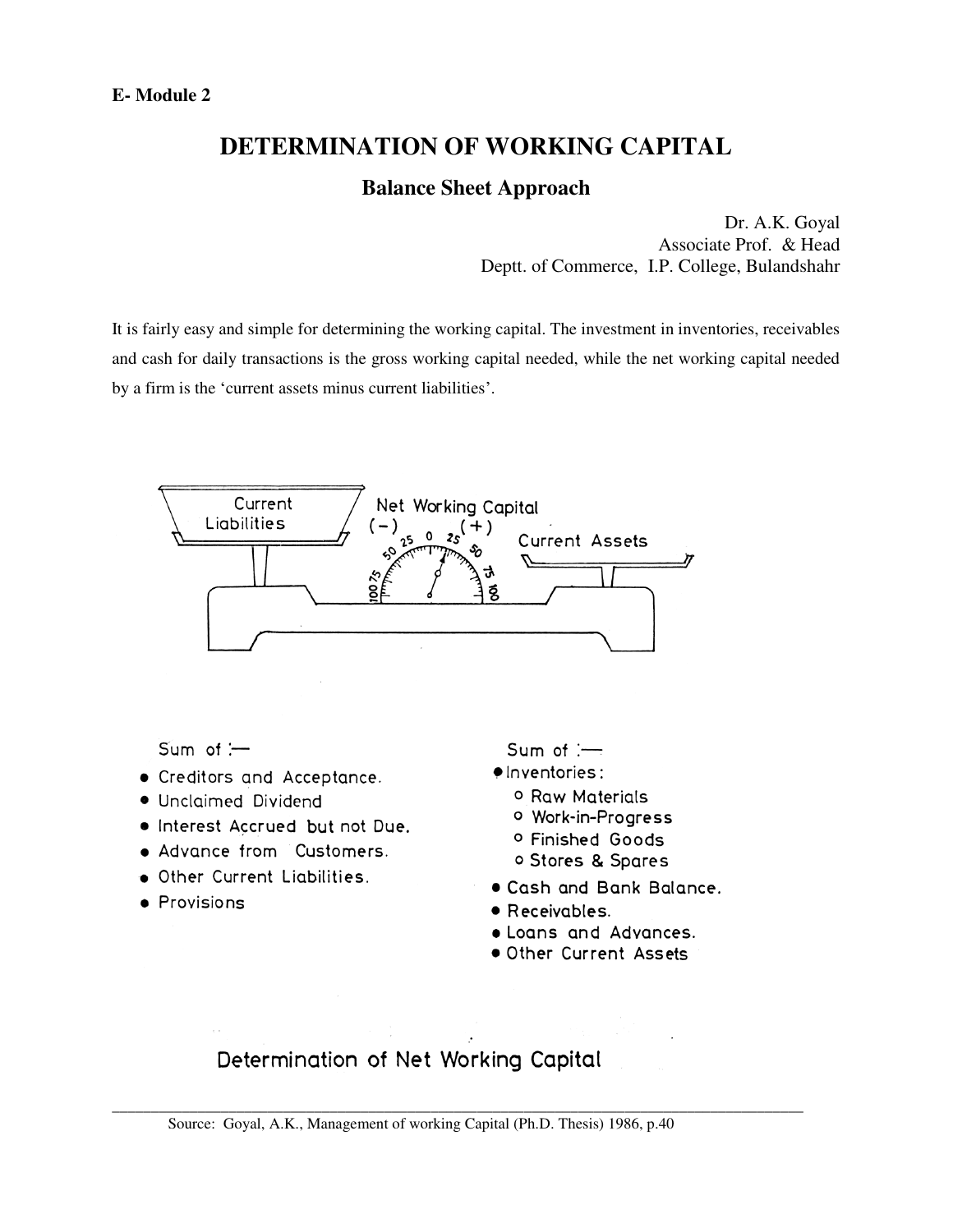# **Operating Cycle in Number of days and in Rs. Value**

Dr. A.K. Goyal Associate Prof. & Head Deptt. of Commerce, I.P. College, Bulandshahr

The operating cycle can helps us to get numerical figure of net working capital and cycle in number of days. For this purpose, we can use the following two formulae.\*

| Operating Cycle in Number of Days |  |               |  |       |
|-----------------------------------|--|---------------|--|-------|
|                                   |  | d f h         |  |       |
| $= - + - + - + - -$               |  |               |  | $-1C$ |
|                                   |  | $e \t g \t 1$ |  |       |

| Operating Cycle in Rs. Value |  |               |  |        |
|------------------------------|--|---------------|--|--------|
|                              |  | a d f         |  |        |
|                              |  |               |  | $-11.$ |
|                              |  | $e \t g \t i$ |  |        |

Where:

| a                         |     | Average inventory of raw materials and stores and spares.     |
|---------------------------|-----|---------------------------------------------------------------|
| b                         | $=$ | Raw materials and stores and spares consumed during the year. |
| C                         | $=$ | 365 days (year)                                               |
| d                         | $=$ | Average work-in-progress.                                     |
| e                         | $=$ | Cost of Production (excluding depreciation) during the year.  |
| f                         | $=$ | Average inventory of finished goods.                          |
| g                         | $=$ | Cost of goods sold during the year.                           |
| $\boldsymbol{\mathrm{h}}$ | $=$ | Average book debts.                                           |
|                           | $=$ | Sale during the year.                                         |
|                           | $=$ | Average trade creditors and acceptance.                       |
| k                         | $=$ | Purchase during the year.                                     |
|                           |     | Operating expenses during the year.                           |
|                           |     |                                                               |

.\*\*\*\*\*\*\*\*\*\*\*\*

\*Source: Goyal, A.K., Management of working Capital (Ph.D. Thesis) 1986, p.43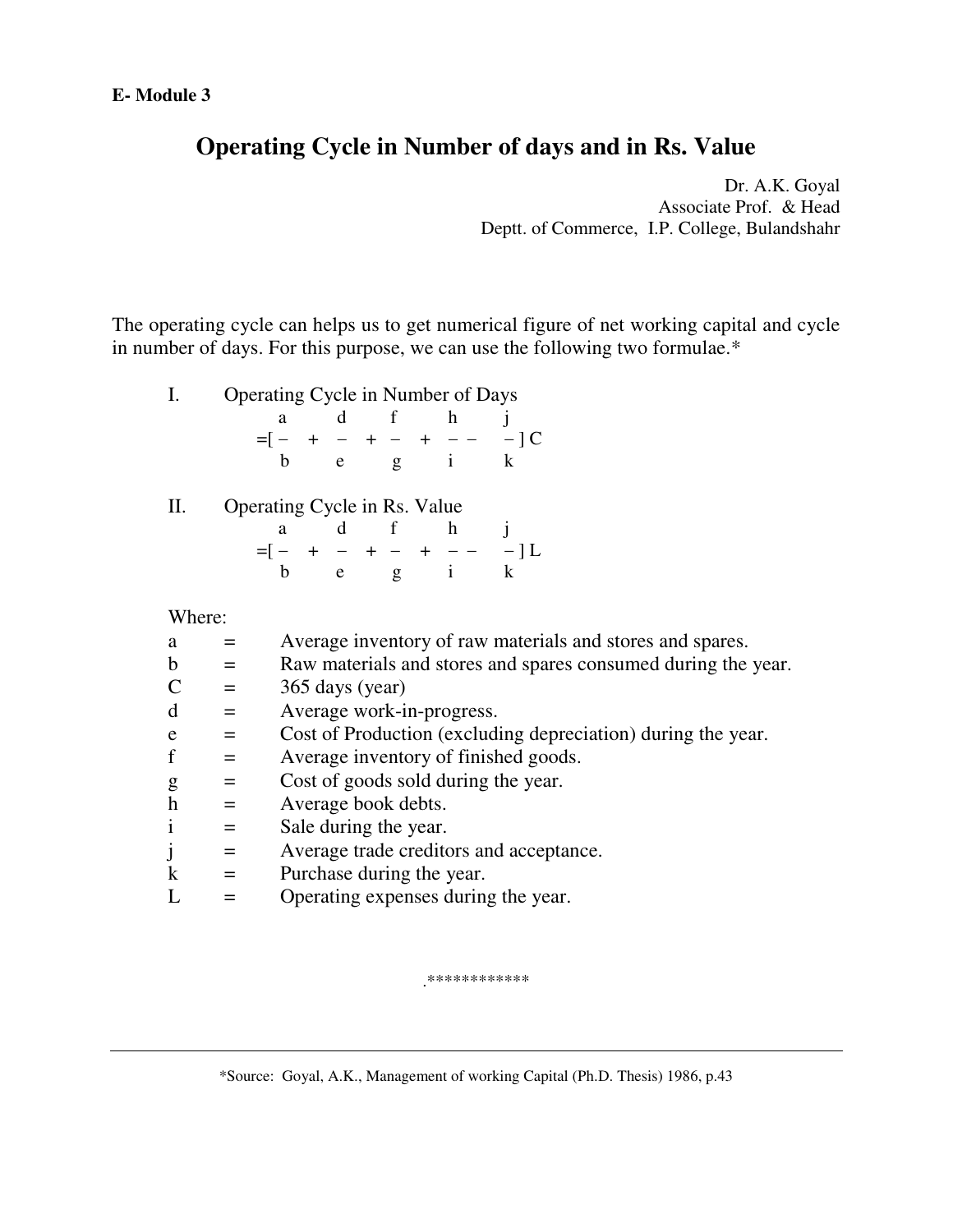# **Inflation Accounting Approach to study Trend Analysis**

### **Special Reference Management of Working capital**

Dr. A.K. Goyal Associate Prof. & Head Deptt. of Commerce, I.P. College, Bulandshahr

Trend analysis provides a good insight into the performance of analyzed component. Where the business was, is and will be- all these being clearly revealed through trend analysis. "As one of the management tools and techniques, the importance of looking to trends tendency of events or happenings between the financial statements prepared at different periods cannot be lost sight of"

Unfortunately, during the period of price-level changes, the size of working capital and its components, provide a misleading picture. An attempt should be made to use this technique of trend analysis, taking the inflation factor into account.

#### **Need for Adjustment of Inflation**

In fact, working capital management in an industry or in a unit involves, among other things, a comparative study of different ratios and the size of working capital during a certain spell of timegenerally five to ten years. " During the period of prolonged inflation, Balance Sheet figures of different years, being based on different levels of prices, do not remain comparable in any real sense"<sup>1</sup>. Such comparative studies based on the assumption of stable rupee value become meaningless in an inflationary economy. Comparative inter-firm and intra firm studies of working capital and its components have been conducted and are being conducted by financial analysis and researchers, but to our dismay almost all such studies and researches have been conducted without taking the price-level changes into consideration. How can the figures of different years be compared while the purchasing power of money has not been stable over those years? We just cannot wish inflation away; it is very much here. So why turn a Nelson's eye to it. Be it cash Management, or inventory management or management of receivables if studied without making proper adjustment for inflation, would provide a misleading picture.

<sup>1.</sup> Mishra, N., Accounting for price-level changes, Sultan Chand & Sons, New Delhi, p.3.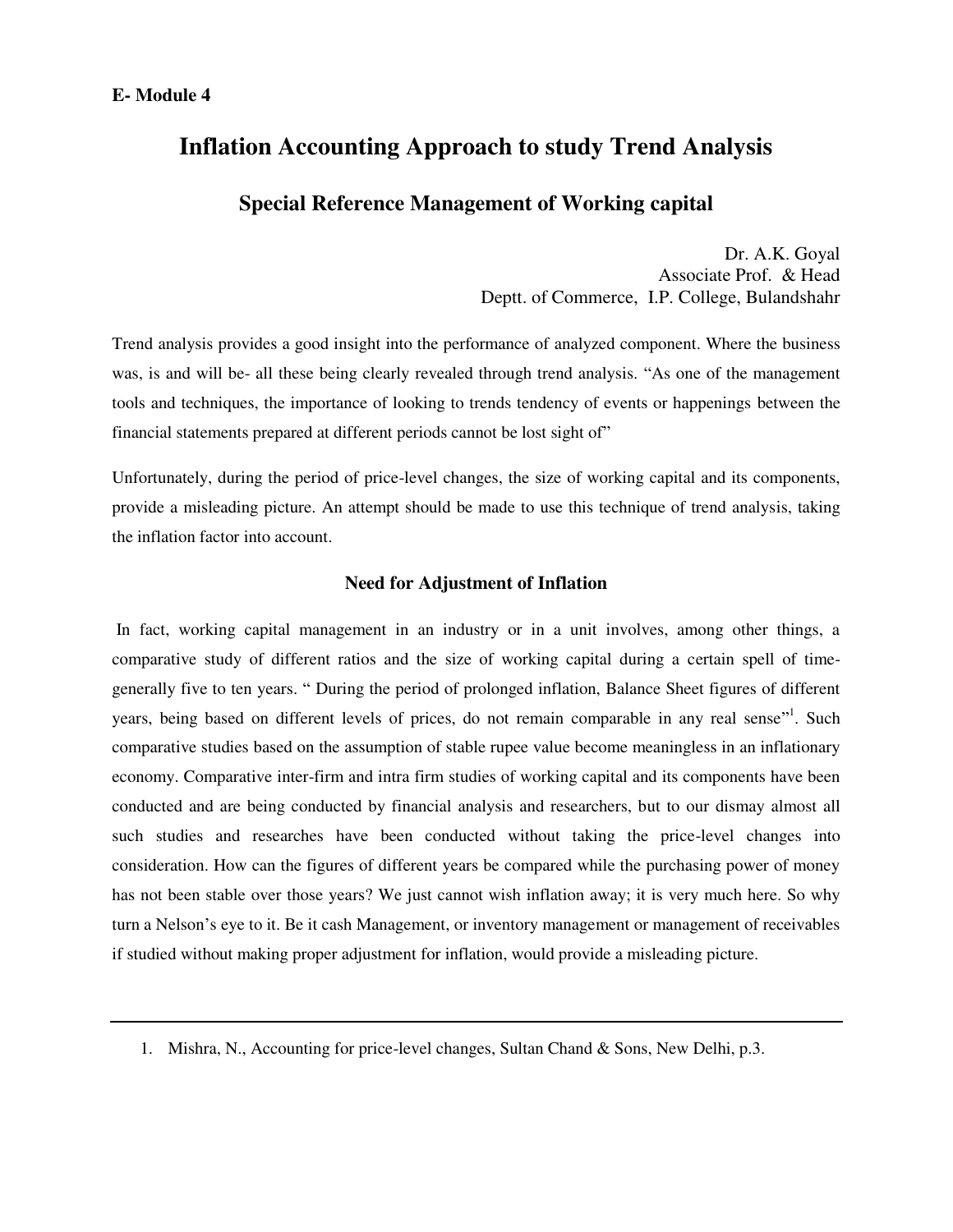## **Methods to Adjust Inflation Factor under Price Level Changes**

Dr. A.K. Goyal Associate Prof. & Head Deptt. of Commerce, I.P. College, Bulandshahr

Several methods have been suggested to adjust inflation but still there is no agreement as to which proposal is the best<sup>1</sup>. In the on-going debate on inflation accounting two different methods for adjusting inflation have been suggested. One is to use current values instead of the historical cost; and the other is to adjust the historical cost data for changes in the purchasing power of the monetary unit. The current cost accounting (CCA) method involves regular revaluation of assets and deals with specific price changes of the individual items in the financial statements of a company and the second method, current purchasing power method (CPP), is a pure scale adjustment for changes in the purchasing power of money. Current cost accounting method requires detailed data on various individual items. Therefore, CPP has been preferred to the CCA as the details of day-to-day transaction in a company cannot be made available to research scholars. For application of CPP we have to select an appropriate series of indices. The following three types of price indices are available in India for conversion of historical figures:

- i) Consumer price index numbers which are based on retail prices of selected commodities.
- ii) Wholesale price index numbers constructed on the basis of whole-sale prices of selected commodities, and
- iii) Index number of wholesale prices by group and sub-groups which are available industry wise (specific index numbers).

.\*\*\*\*\*\*\*\*\*\*\*\*

<sup>1-</sup> Source: Goyal, A.K., Management of working Capital (Ph.D. Thesis) 1986, p.24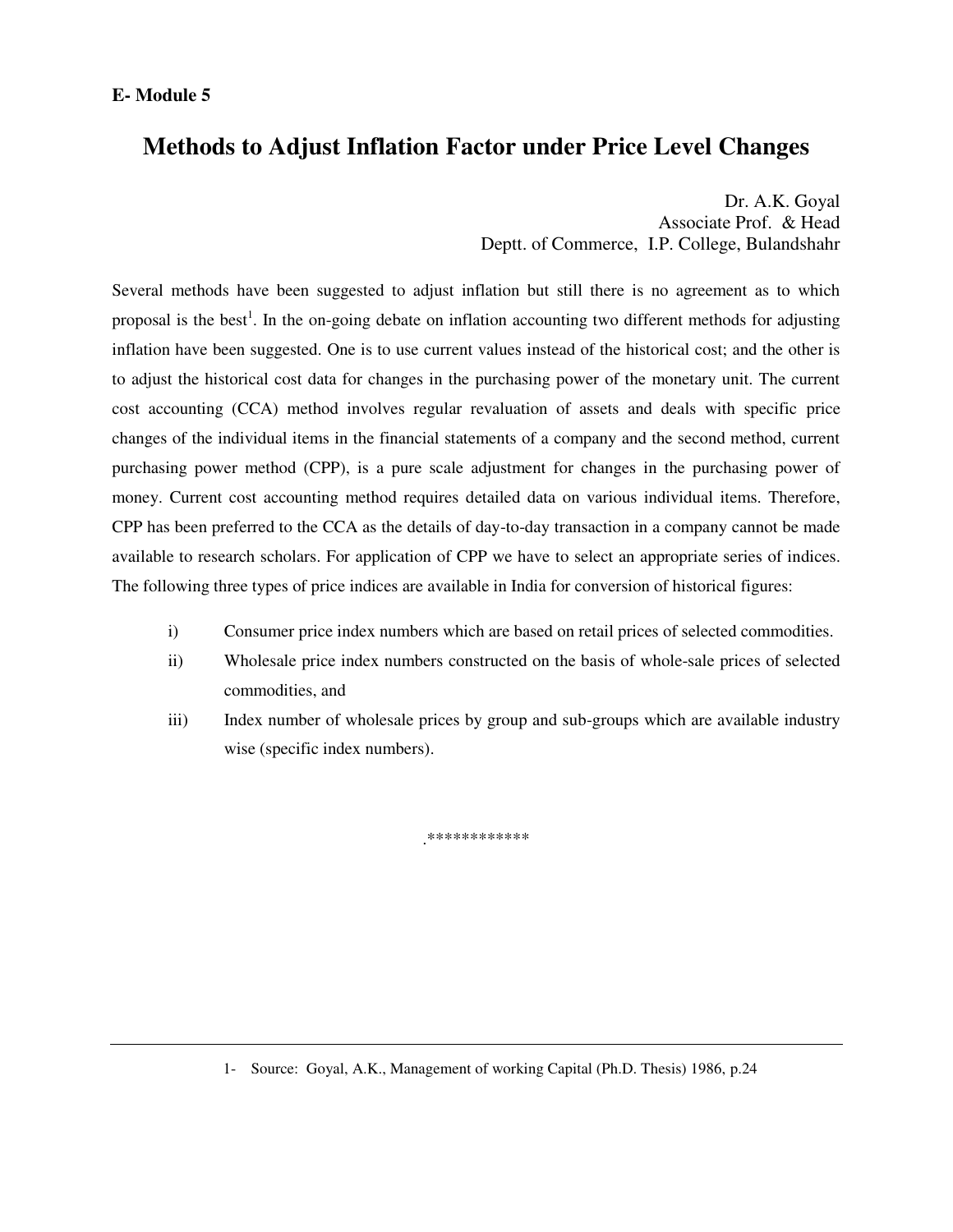#### **E- Module 6**

### **Technique to convert Historical data into Current Purchasing Power**

### **Special Reference Working Capital Management**

Dr. A.K. Goyal Associate Prof. & Head Deptt. of Commerce, I.P. College, Bulandshahr

Historical figures relating to working capital should be expressed in terms of rupees of current purchasing power. Because, every element of working capital in every company and in every year has a different impact of price-level changes, it is essential to calculate the exact effect of price-level changes thereon. For this purpose, historical figures should be restated by multiplying them by conversion factors. Conversion factors for every component should be computed on the basis of following formulas<sup>1</sup>:

#### **I. INVENTORIES**

(i) Raw Materials and Components

Price Index at the end of the last year of the study .

Average Price index over the respective period for which the raw materials inventory was held

To find out the period for which the raw materials inventory was held, the following calculations have to do:

> Closing balance of Raw materials X 12(months) Purchase of Raw material during the year

#### (ii) Work-in-progress

 Price Index at the end of the last year of the study . Average Price index over the respective period for the process time

To calculate the period for the process time formula may be used-

Closing balance of work-in-progress X 12(months) Cost of production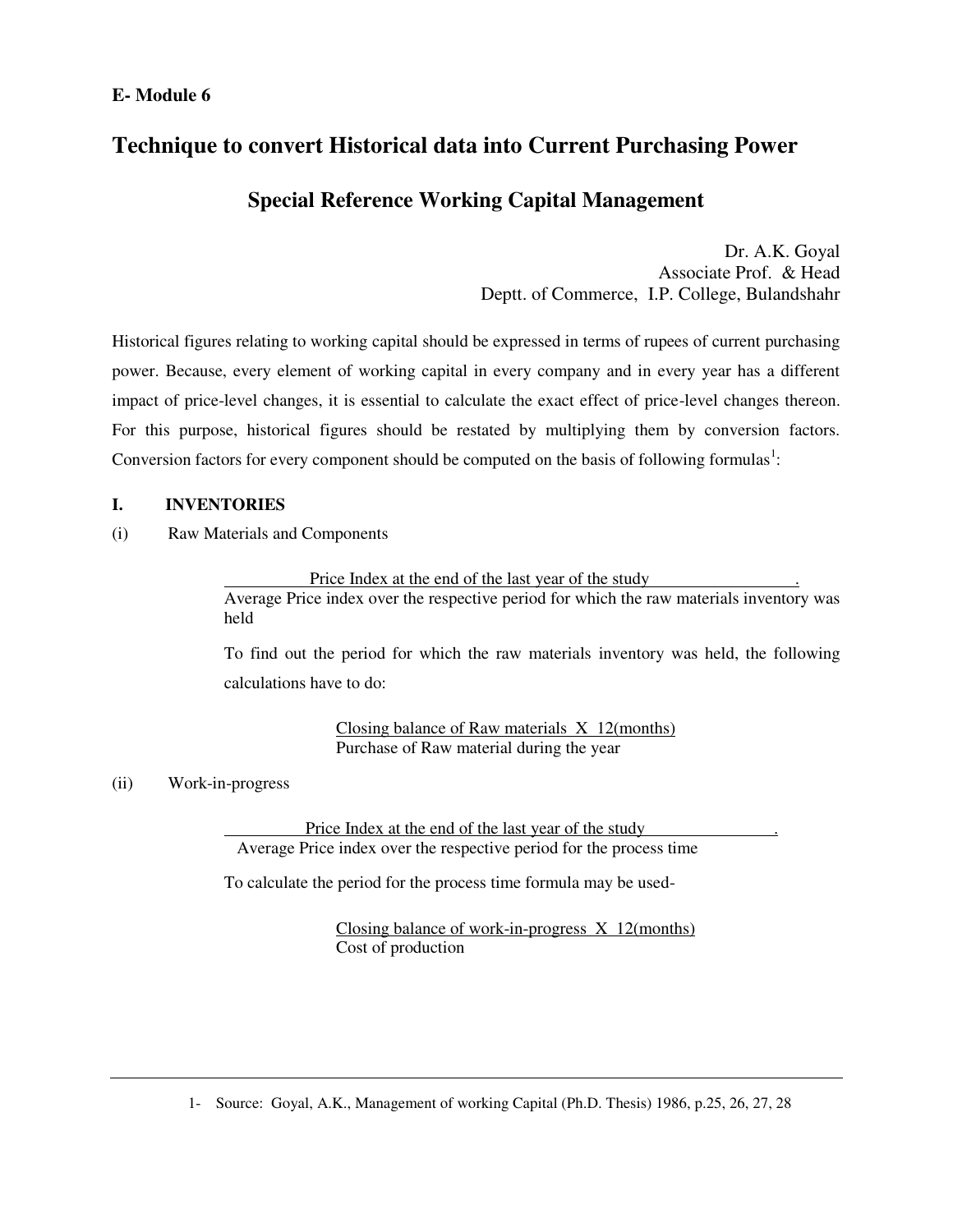(iii) Finished goods inventory

 Price Index at the end of the last year of the study . Average Price index over the respective period for which finished goods inventory was held

The period for which the finished goods inventory was held may be calculated as under:

Year end finished goods inventory X 12(months) Sales during the year

(iv) Stores and spares inventory

 Price Index at the end of the last year of the study . Average Price index over the respective period for which the stores and spares inventory was held

The period, for which the stores and spares inventory was held, will be as follows:

Year end inventory of stores and spares X 12(months) Purchase of stores and spares during the year

#### **II. CASH AND BANK BALANCES**

Price Index at the end of the last year of the study. Price Index at the end of the respective year

#### **III. RECEIVABLES**

(i) Outstanding over six months

Price Index at the end of the last year of the study. Average price index for the first six months of the respective year.

(ii) Outstanding upto six months

Price Index at the end of the last year of the study. Average price index for the last six months of the respective year.

#### **IV. OTHER CURRENT ASSETS**

Price Index at the end of the last year of the study. Average price index for the respective year.

#### **V. CURRENT LIABILITIES**

(i) Creditors and Acceptance

Price Index at the end of the last year of the study. Average price index over the respective payment period of the respective year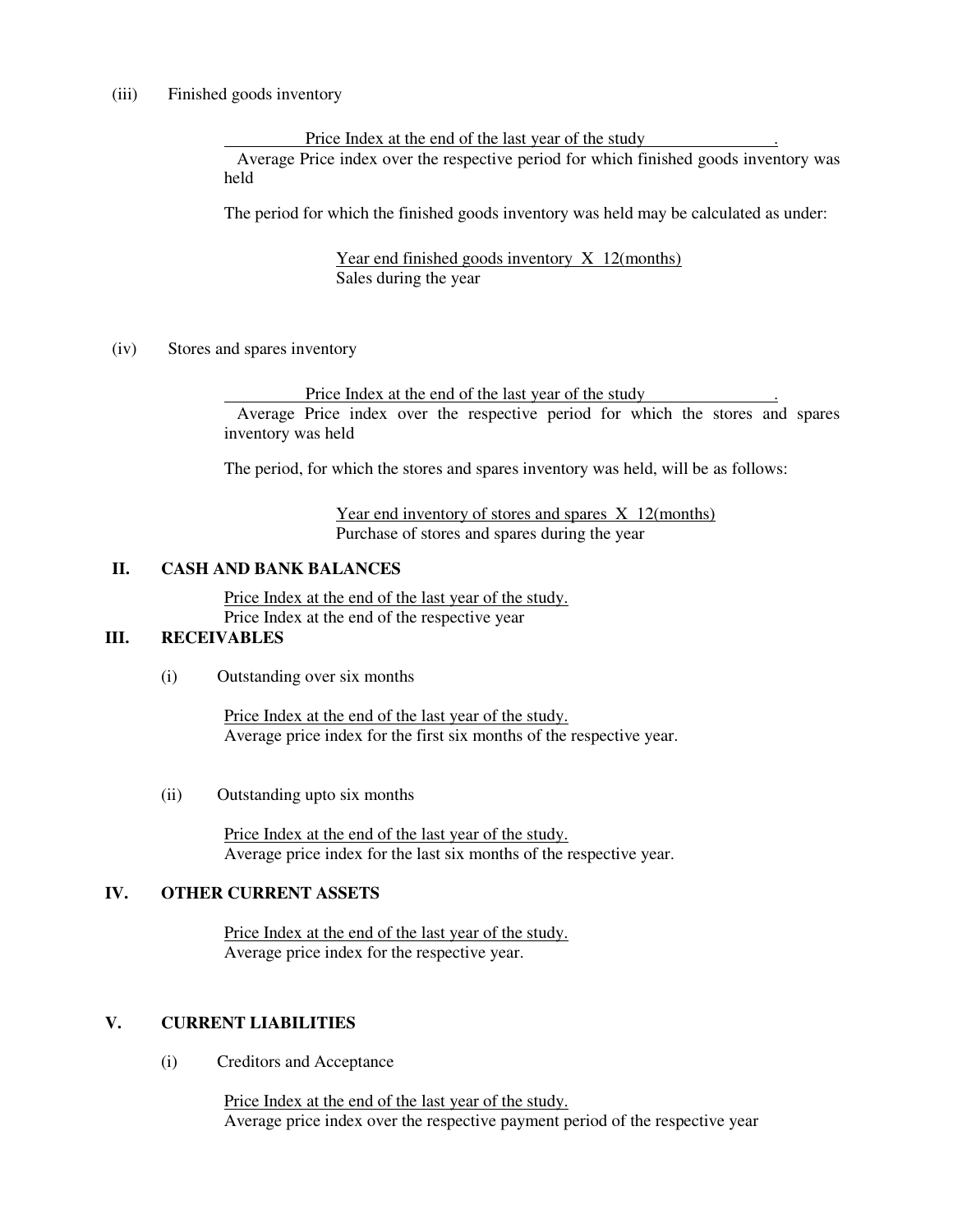The payment period may be calculated by the following formula

Year end balance of creditors X 12 Credit purchase during the year

(ii) Other Current liabilities

Price Index at the end of the last year of the study Average price index for the respective year.

#### **VI. PROVISIONS**

Price Index at the end of the last year of the study Price index at the end of the respective year.

#### **VII. SALE**

Price Index at the end of the last year of the study Average price index for the respective year.\*

• Sale took place evenly throughout the year. It has, therefore, been adjusted with the average price index for the period of twelve months.

.\*\*\*\*\*\*\*\*\*\*\*\*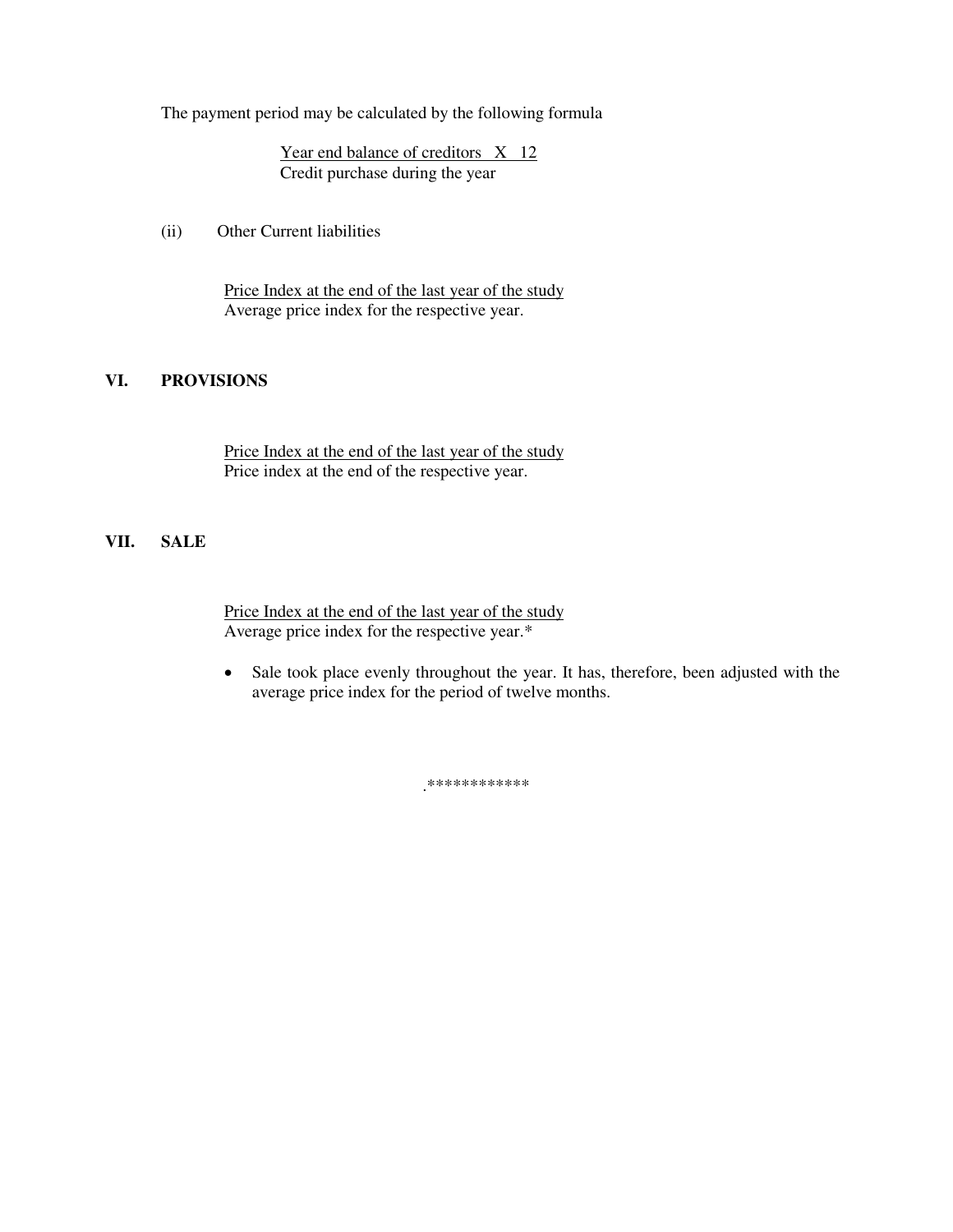### **Nature of Working Capital**

Dr. A.K. Goyal Associate Prof. & Head Deptt. of Commerce, I.P. College, Bulandshahr

There is, generally, an impression that the requirement of working capital is temporary. But, in fact, there are two distinct elements of working capital.

- (i) Permanent working capital and
- (ii) Temporary working capital
- (i) Permanent working Capital :- Working capital required, at a minimum level of activities of a concern, is called fixed or permanent working capital. Whenever, demand declines, it is not possible to retrench the labour and to wipe out the inventories suddenly, hence, the value which represents the permanent working capital stays with the business process all the time. In Walker's works " the fund, the value representing permanent working capital never leaves the business process." 1



Permanent and Temporary Working Capital

- **1.** Walker, Ernest W., Essentials of Financial Management, rentice Hall of India Pvt. Ltd., New Delhi 1974, P.60
- **2.** Source: Goyal, A.K., Management of working Capital (Ph.D. Thesis) 1986, p.46

\_\_\_\_\_\_\_\_\_\_\_\_\_\_\_\_\_\_\_\_\_\_\_\_\_\_\_\_\_\_\_\_\_\_\_\_\_\_\_\_\_\_\_\_\_\_\_\_\_\_\_\_\_\_\_\_\_\_\_\_\_\_\_\_\_\_\_\_\_\_\_\_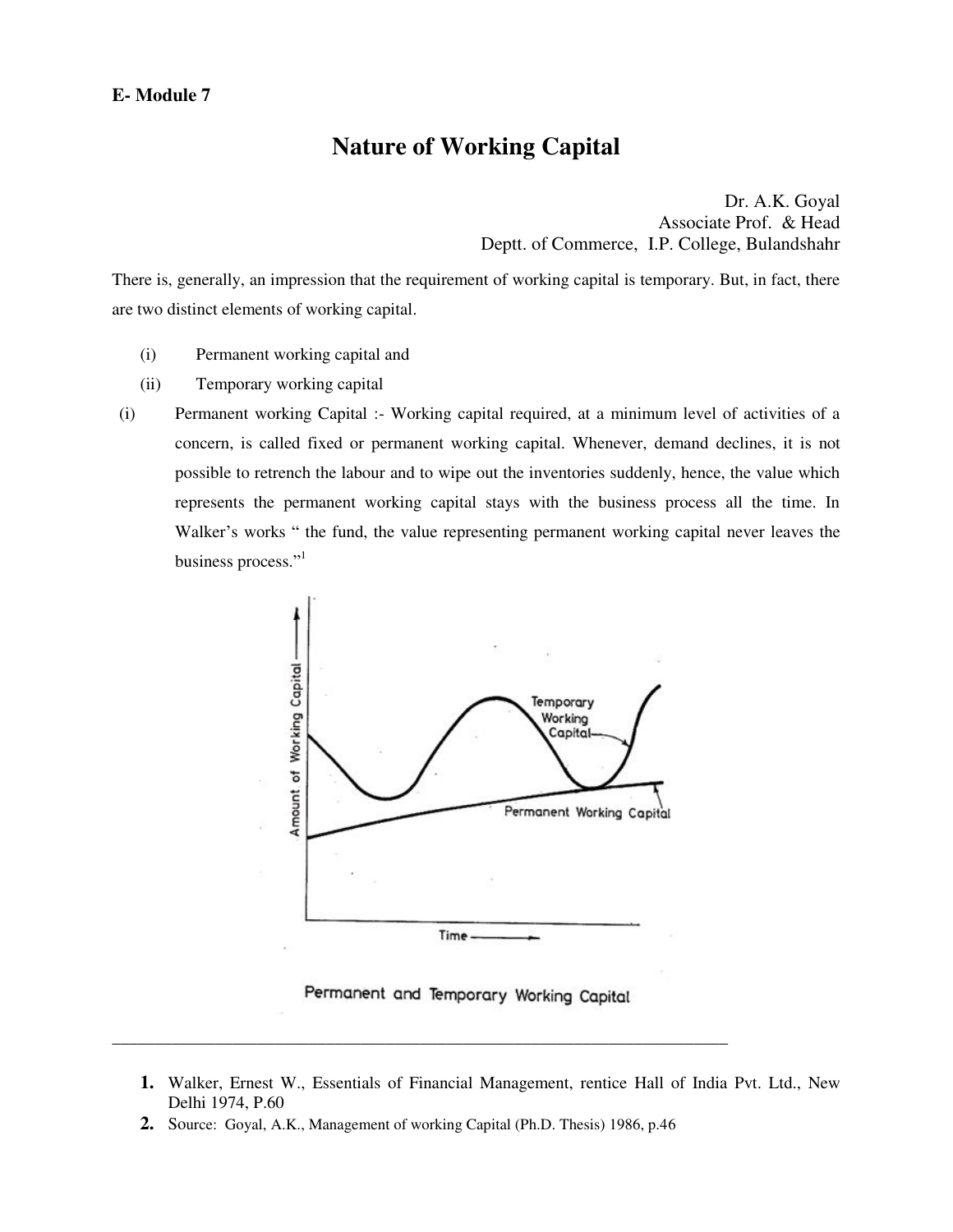(ii) Temporary working capital: The quantum of amount, which is directly associated with the level of the sale and production activities of the firm, is called temporary, variable or fluctuating working capital. It changes from on current asset to another; from cash to stock to debtors and from debtors back to cash. When it is not in use in any source, it must be obtained back to invest in any other source where it will generate some extra profit.

> Indicates the permanent working capital is stable over time, and it is also clear that permanent working capital line need not run parallel to the time- line. As long as a firm experiences, growth and inflation the size of the permanent working capital will increase, while variable working capital fluctuates, because it varies directly with the level of activity achieved by a firm.

> > **\*\*\*\*\*\*\*\*\*\*\***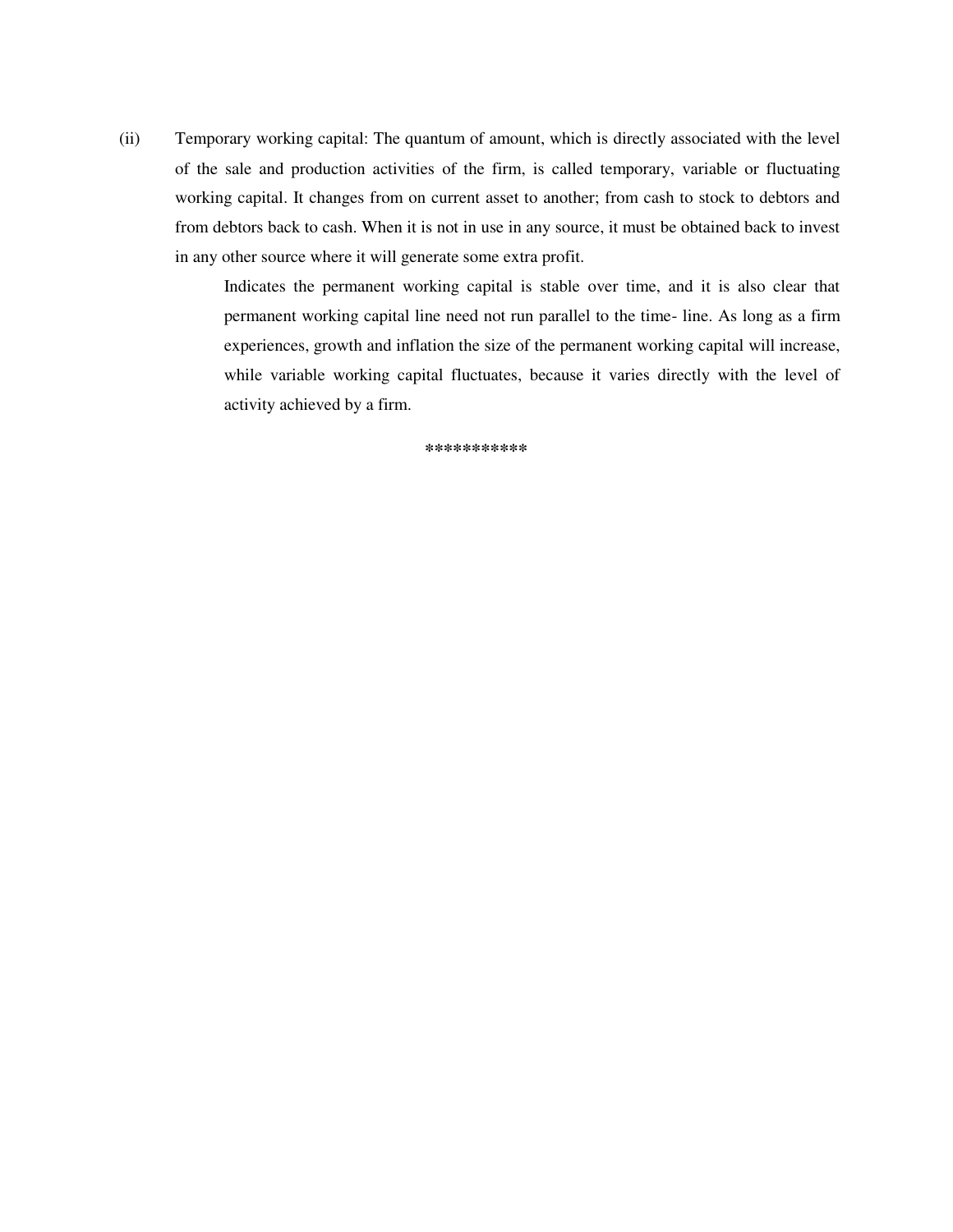# **Financing of Working Capital**

Dr. A.K. Goyal Associate Prof. & Head Deptt. of Commerce, I.P. College, Bulandshahr

There are several internal and external sources of working capital financing, short-term (temporary) as well as long-term(Permanent). The sources to finance working funds of the business are mainly six, which are classified in Figure

Figure-



\_\_\_\_\_\_\_\_\_\_\_\_\_\_\_\_\_\_\_\_\_\_\_\_\_\_\_\_\_\_\_\_\_\_\_\_\_\_\_\_\_\_\_\_\_\_\_\_\_\_\_\_\_\_\_\_\_\_\_\_\_\_\_\_\_\_\_\_\_\_\_\_\_\_\_\_\_\_\_\_

Source: Goyal, A.K. Management of working capital (PhD. Thesis) 1986, P.48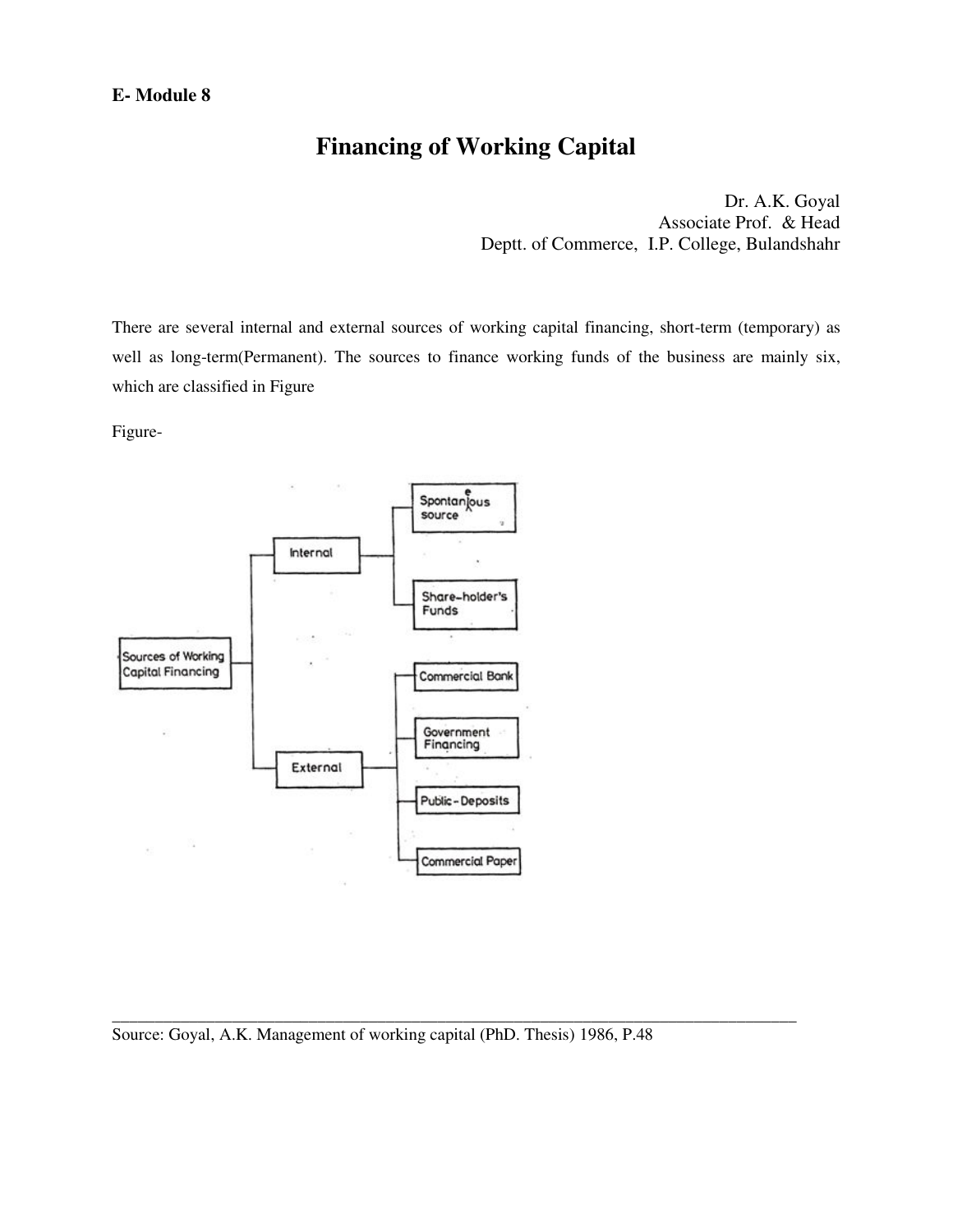### **Planning and Controlling of Working Capital**

Dr. A.K. Goyal Associate Prof. & Head Deptt. of Commerce, I.P. College, Bulandshahr

Working capital planning is a part of financial planning. Therefore, it is unreasonable to discuss the management of working capital without an understanding of how it relates with financial planning. Working capital planning is really at the heart of financial management. At the level of an individual business, effective planning provides a starting point for management to direct and guide the firm towards its purposes and goals. The fundamental basis for working capital planning is sales and cash outflow and inflow. As sales grow, the company requires to invest more funds, it is explained in Fig. indicates the these needs become very frequent and fast when sales grow continuously. The financial manager has to forecast such needs and finance them quickly.



Sales and Cash As Part of Overall Working Capital Planning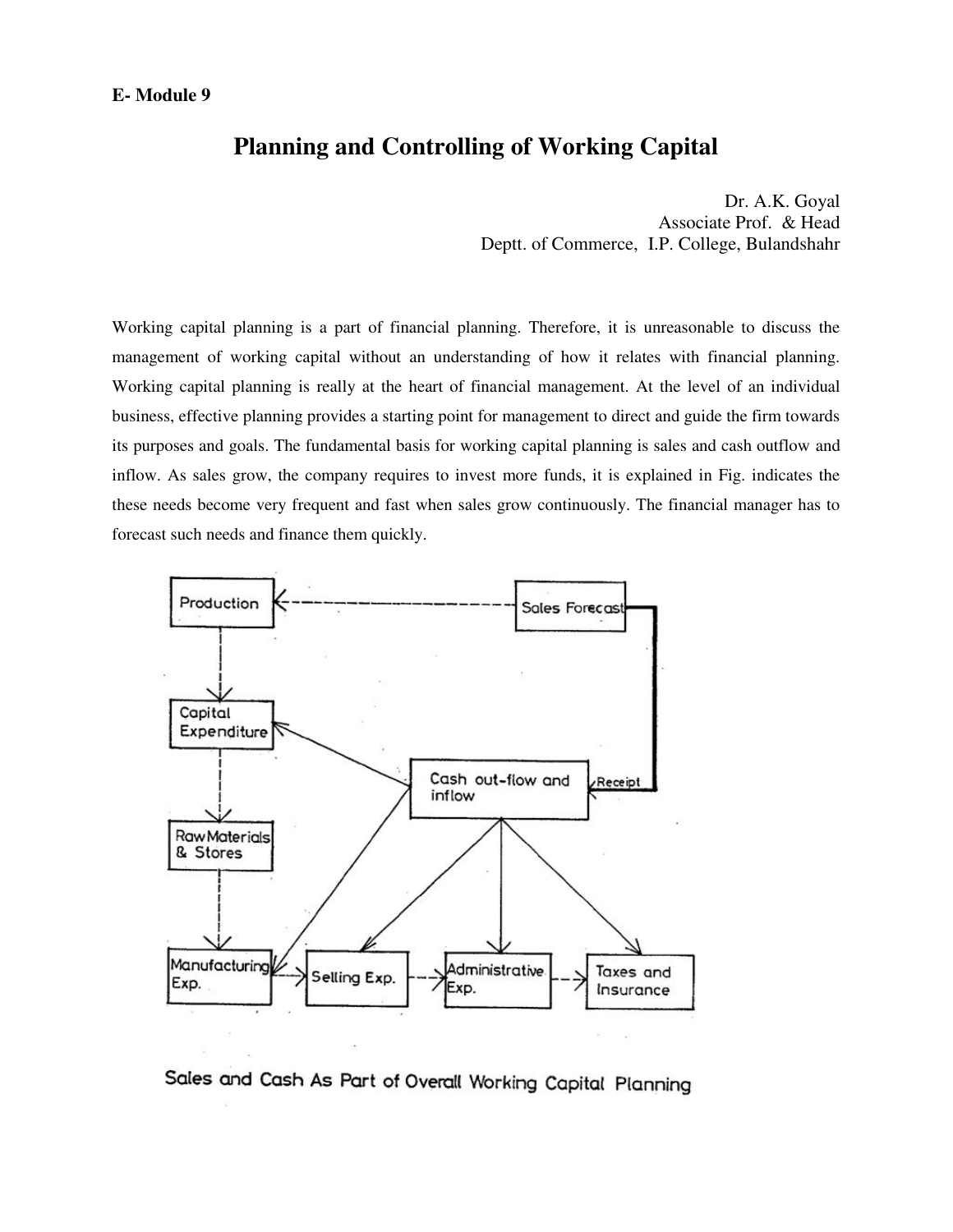"Planning" says Smith "has to do with setting forth what the business firm is going to do, while ……….controlling has to do with monitoring activities and programs towards ensuring that the expressed goals of the organization are accomplished." It may also be useful to distinguish between control of efficiency (input as related to output) and control of effectiveness (output as related to firm goals).

Undoubtedly, there are various methods and parameters for effective management of working capital. But, these are not applicable to all the firms due to differences in the status of the firms and the methods of arriving at many figures on the basis of which the ratios are computed. Such elements as the age of firm, valuation of inventories, depreciation methods, capitalization of current expenses and inflationary conditions etc., have also to be taken into consideration.

To infuse as efficient management of working capital, the proper financial set-up with appropriate authority and responsibility must be fixed. Co-ordination techniques should be used among the sales, production, purchases, receivables etc. Effective methods of financial planning and control should be applied for increasing profitability and adequate internal sources of financing. At last, financial manager should include the control of individual current assets, current liabilities, as well as important linkages between certain balance sheet accounts, so that the firm may achieve its purposes and goals

.\*\*\*\*\*\*\*\*\*\*\*\*

<sup>1.</sup> Source: Goyal, A.K., Management of working capital (PhD. Thesis) 1986, P.58

<sup>2.</sup> Smith, K.V. Guide to working capital management, Mc Graw-Hill Book Company New York 1979, P.215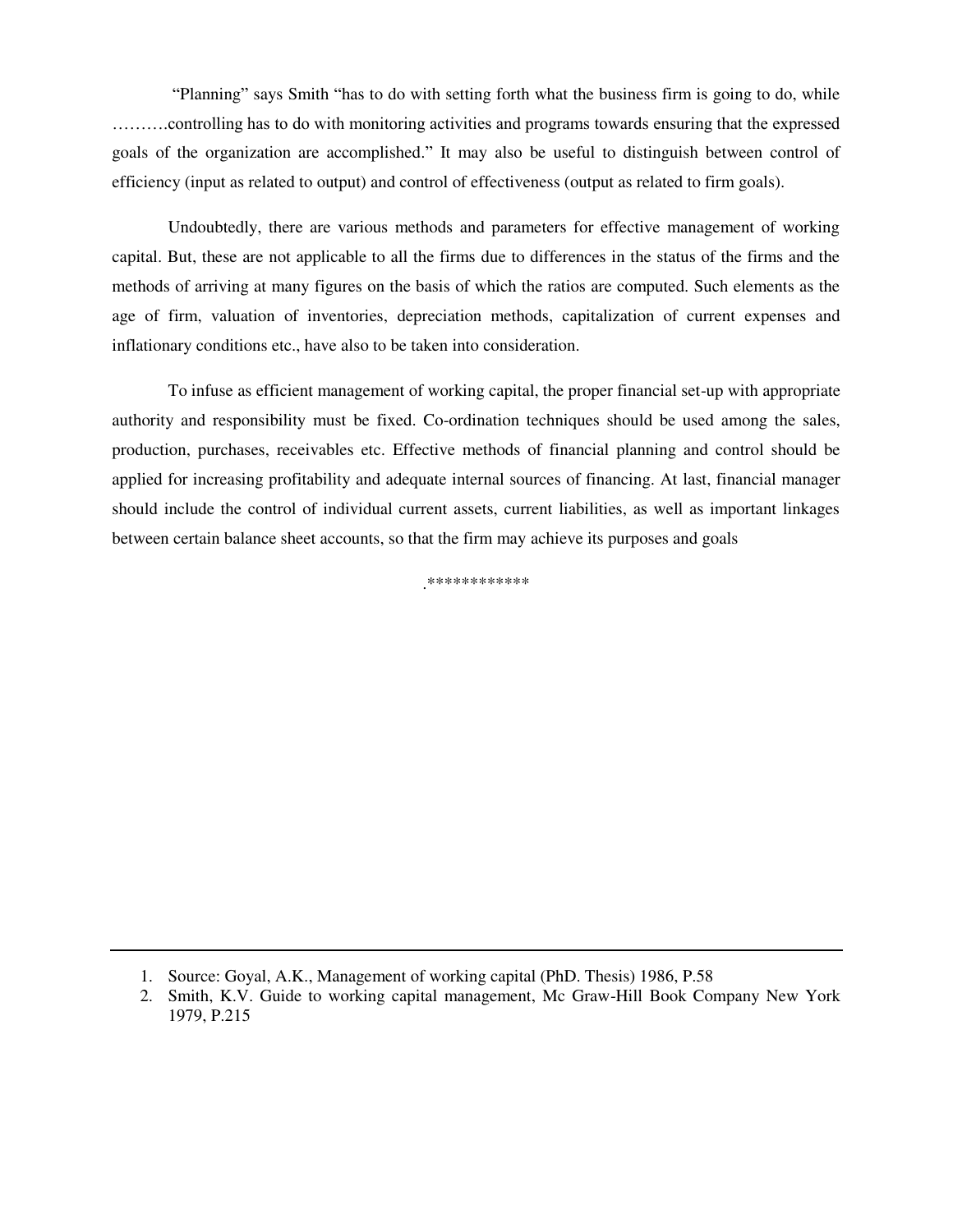### **Responsibility for Inventory Management**

Dr. A.K. Goyal Associate Prof. & Head Deptt. of Commerce, I.P. College, Bulandshahr

In a large scale manufacturing company, unlike cash and accounts receivable for which there is usually a singular responsibility, the inventory, typically, is a shared responsibility. The Purchase Manager is responsible for the materials and components which the firm acquires for use in the manufacturing process. The Production Manager is responsible for processing materials and parts, together with necessary labour and overhead, toward the planned output of the firm. The marketing Manager is responsible for seeing that the orders generated by the sales force are met. The financial manager is responsible for assessing the investment which is made in various types of inventory, and how inventory is related to other investments made by the firm. And top management is responsible for co-ordination among the four executives. To clear our view, the responsibility of inventory management is illustrated in Figure.

Figure



Responsiblity for Inventory Management

\_\_\_\_\_\_\_\_\_\_\_\_\_\_\_\_\_\_\_\_\_\_\_\_\_\_\_\_\_\_\_\_\_\_\_\_\_\_\_\_\_\_\_\_\_\_\_\_\_\_\_\_\_\_\_\_\_\_\_\_\_\_\_\_\_\_\_\_\_\_\_\_\_\_\_\_\_\_\_\_\_\_\_\_\_

Source: Goyal, A.K. Management of working capital (PhD. Thesis) 1986, P.62s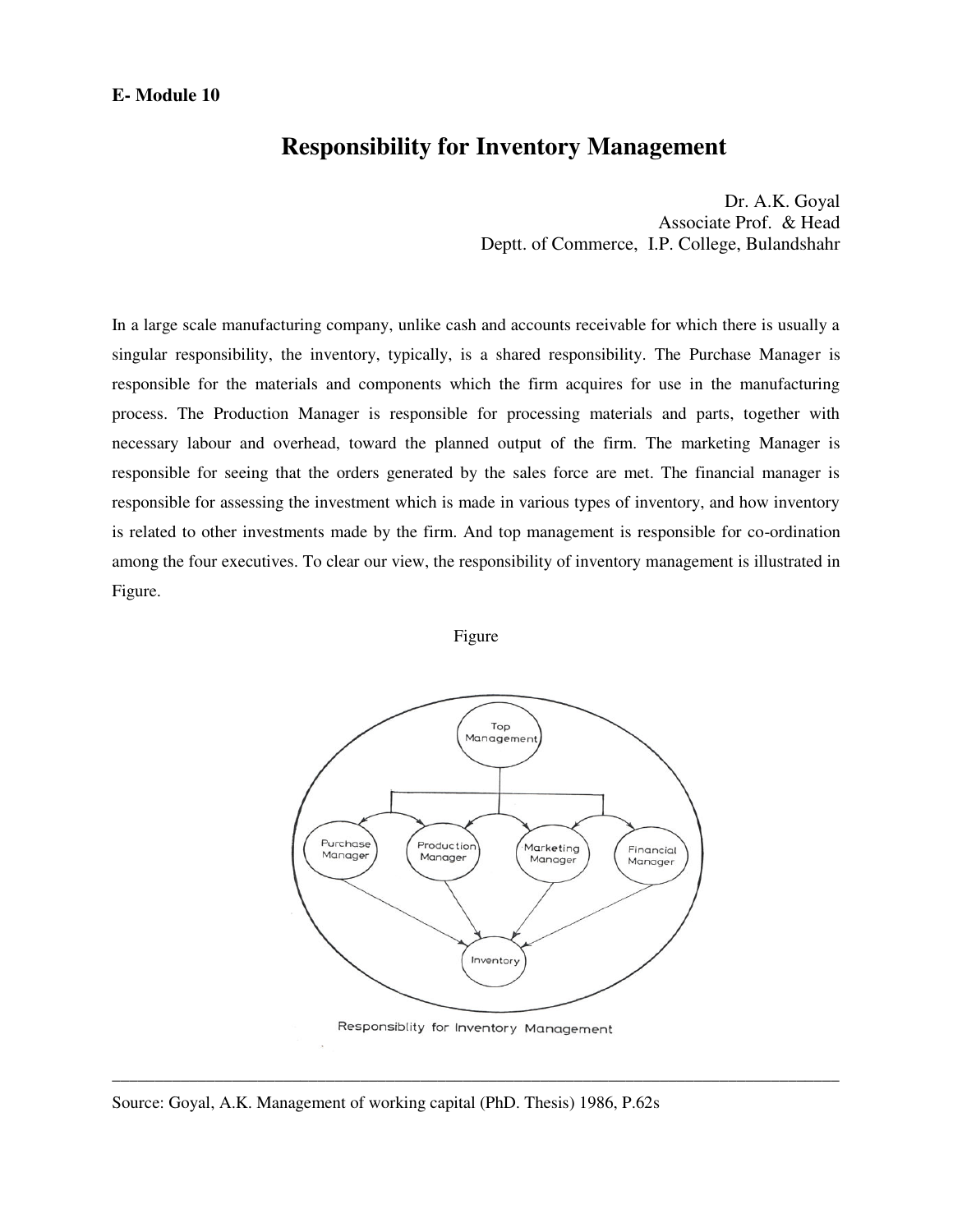# **How you will Determine the Quantum of Investment in Inventory in your Manufacturing Unit**

Dr. A.K. Goyal Associate Prof. & Head Deptt. of Commerce, I.P. College, Bulandshahr

The investment in inventory varies from company to company and year to year. The following are the several factors which affect the amount of funds that a firm has to invest in inventories at any time.

First, the span of time needed for inventories, travel through the various processes directly affects the amount of investment. Prof. Smith states, "If we lived in a world that had no delays, inventory would not be necessary. Upon receipt of an order from a customer, a firm would instantaneously acquire the necessary materials and parts, and the product would be manufactured instantaneously"<sup>1</sup>. However, the primary requirement for inventory is to allow for inevitable delays in acquiring necessary resources, manufacturing products and delivering them to customers. Because the extent of the delays differs from firm to firm, there is such a wide variation in inventory levels among business firms.

Second, the level of inventories is affected by Management's ability to predict the forces that may cause a disruption in the flow of inventories. Managers of different firms have different feelings. Some prefer to be more cautious and maintain higher levels of inventory, while other managers are more aggressive and maintain lower levels of inventory.

Third, the investment in inventories is also affected by inflation. During the periods of inflation when the prices of purchased items are rising rapidly, firms have to invest heavily in inventory. Firms have to pay more for the same volume of raw materials. Further-more, in these condition managements have an incentive for inventory speculation. If the management believes the price of an item will increase substantially, more of that item may be ordered and this requires extra investment in inventory.

Fourth, accounting methods also tend to influence the size of investment in inventory. For example; under inflationary conditions a method of costing on a LIFO basis will cause smaller investment in inventory than it would have caused if FIFO had been

\_\_\_\_\_\_\_\_\_\_\_\_\_\_\_\_\_\_\_\_\_\_\_\_\_\_\_\_\_\_\_\_\_\_\_\_\_\_\_\_\_\_\_\_\_\_\_\_\_\_\_\_\_\_\_\_\_\_\_\_\_\_\_\_\_\_\_\_\_\_\_\_\_\_\_\_

<sup>1.</sup> Smith, K.V. Guide to working capital Management, Mc Graw-Hill Book company, New York, 1978, P.141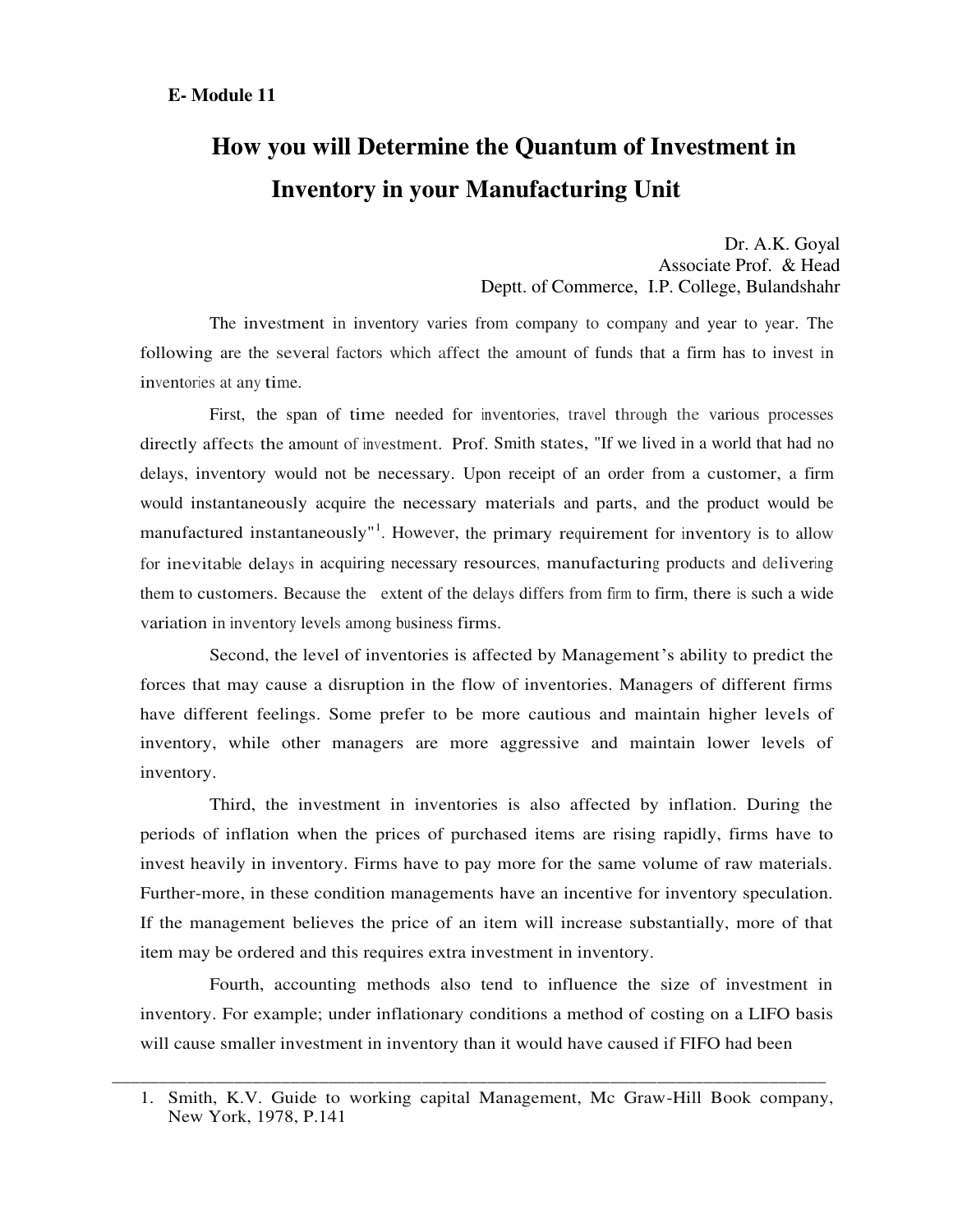used. Moreover, during a period of price rise, LIFO reduces federal taxes, hence, firms switched from FIFO to LIFO during the last few years when the prices increased steeply.

Finally, competitive conditions of the market also affect the inventory investment. If a firm has a 'seller market' production to order may be possible. In this position finished goods inventory will be almost nil whereas a 'buyer market' will compel the firm to adopt a policy of production to stock. In this situation, the volume of finished goods inventory will depend upon the number and size of orders received.

Other factors, such as seasonal demand, seasonal availability of raw materials, sophisticated plants, anticipated volume of usage and strike possibilities, also affect the size of investment tied up in inventory.

\*\*\*\*\*\*\*\*\*\*\*\*\*\*\*\*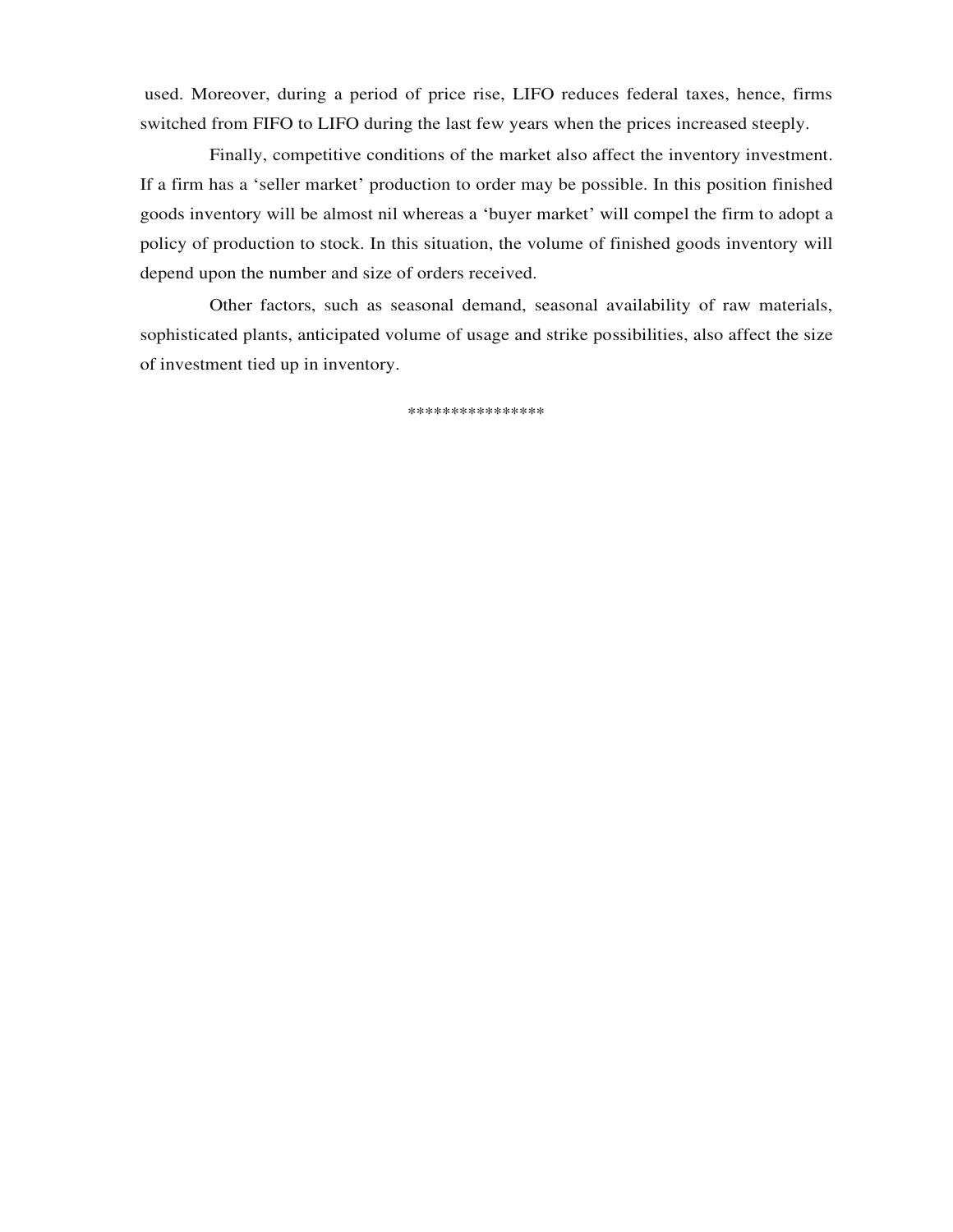## **Determinants of Investment in Accounts Receivables**

Dr. A.K. Goyal Associate Prof. & Head Deptt. of Commerce, I.P. College, Bulandshahr

The amount owed to a business by its customers is called Receivables or Accounts Receivables. Prof. Milling defines the accounts receivables " a claim against a debtor for merchandise sold or services rendered in the ordinary course of business; the debt appears on the books of the vendor as receivable and on the books of the purchaser as payable".<sup>1</sup>

The firm's investment in receivables are influenced by the following

- Increase in sale.
- Industry norms.
- Size of the cash discount
- Competitive condition of the markets.
- Operating efficiency of record keeping

Let us look briefly at each of these factors. Generally, increase in sale results in increase in receivables. A firm can sell only for cash on delivery in order to avoid tying up her funds in receivables and risking bad-debts. But doing this the firm may reduce its sales, if it does not have a sellers' market.

A company would be bound to grant credit, if other units of that industry are granting credit to their customers leniently. Thus, the industry norms towards credit policy also affect the size of investment in receivables.

 Cash discounts directly influence a firm's receivable volume. Many firms offer customers a discount for early payments. Customers have the option of taking discounts and pay within fixed days or foregoing the discount and waiting for a certain period to pay.

 Competitive conditions of the market is a major factor which largely determines the size of this component of working capital. If the firm has a sellers' market, it can sell on cash terms. On the other hand, if it has a buyers' market' it has to sell on credit to compete with other competitors. The length of credit is also affected by this factor.

Speedy procedures of recording, adjustment of cash on trade discounts, adjustments of returned items, rapid recording of payments received and deposits of the cheques, all can help to minimize the investment in receivables.

1. Milling, B.E., handbook of accounts receivable financing: A dynamic approach to cash flow and profits, Institute for Business Planning, Inc., New Jesey, 1978. P.327

\_\_\_\_\_\_\_\_\_\_\_\_\_\_\_\_\_\_\_\_\_\_\_\_\_\_\_\_\_\_\_\_\_\_\_\_\_\_\_\_\_\_\_\_\_\_\_\_\_\_\_\_\_\_\_\_\_\_\_\_\_\_\_\_\_\_\_\_\_\_\_\_\_\_\_\_\_\_\_\_\_\_\_\_